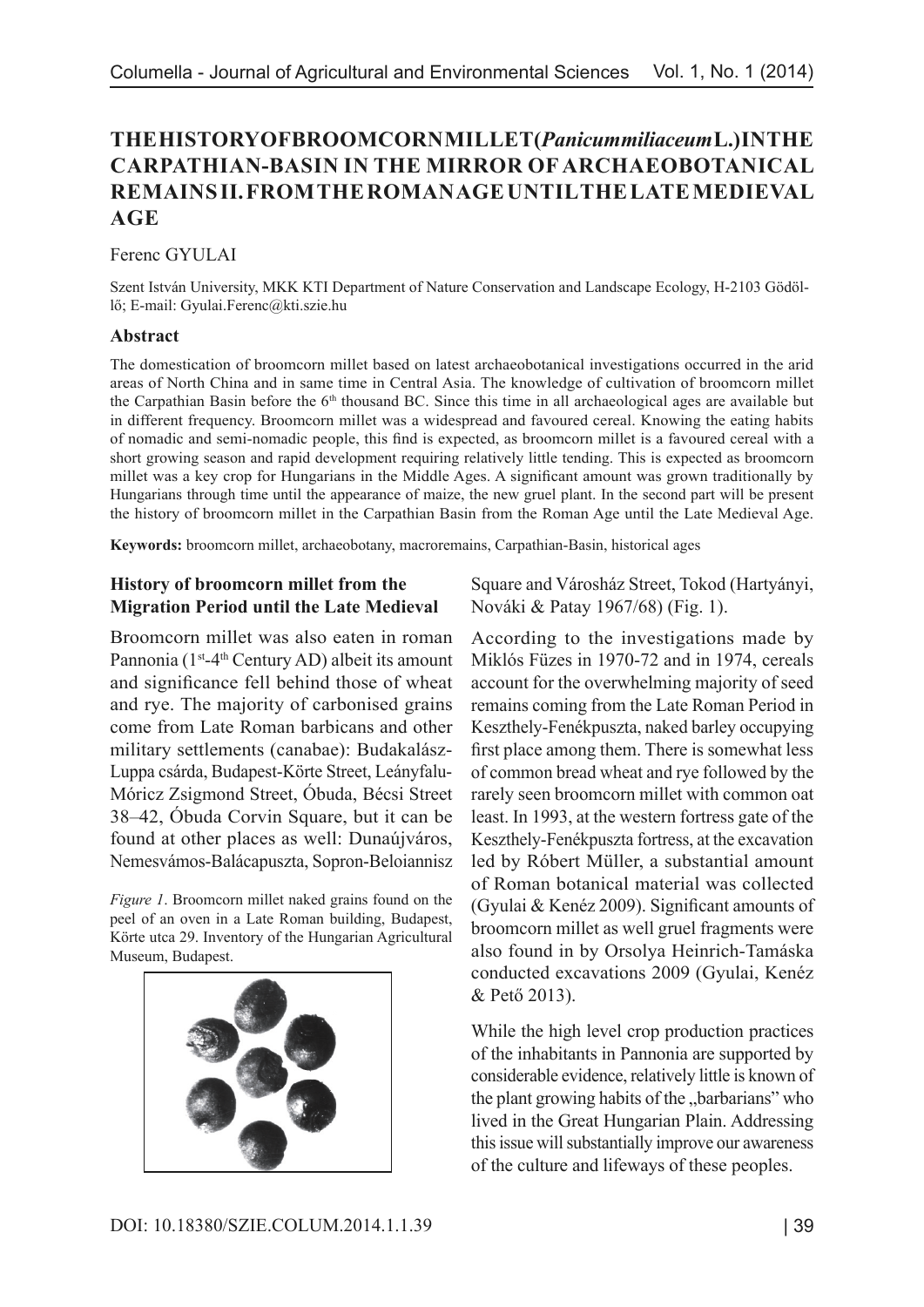Their cropping culture must have differed from that of the Romans to a great extent, particularly in terms of the cultivars as no changes had taken place since the prehistoric ages (Hartyányi, Nováki & Patay 1967/68). Its naked grains were identified in the sites of Földeák, Garadna. Contemporary literature offers little information of the Sarmatian Period. Ptolemaeus wrote of their cities in the middle of the 2nd Century AD (in: Párducz 1971), while Plinius Secundus (Nat. hist. 18, 100) reports that their staple food was millet porridge mixed with horse milk and blood. According to archaeobotanical findings from the Late Sarmatian Period so far (Hódmezővásárhely-Solt Palé, Szalkaszentmárton-Dögtemető) their main crop was broomcorn millet, yet hulled emmer wheat was also cultivated (Hartyányi, Nováki & Patay 1967/68).

Botanical macrofinds, analysed between 1987 and 1990 by Dénes B. Jankovich, gave similar results to the pollen analysis at Endrőd No. 170. Botanical samples came from Sarmatian  $(4-5<sup>th</sup> Centuries)$  houses and pits of different uses. The relatively great number of barley and broomcorn millet finds suggest the survival of nomadic dietary patterns (Gyulai 2011).

Further significant results of Sarmatian archaeobotany were obtained by Csaba Szalontai and Katalin Tóth in 1998 and 1999 at the Kiskundorozsma-Nagyszék site dated to the 3<sup>rd</sup>–4<sup>th</sup> centuries AD. Their most important cereals were six-rowed barley and broomcorn millet, reflecting doubtlessly a continuation of their nomadic traditions (Gyulai 2003).

Botanical finds from the Carpathian Basin and surrounding countries indicate that in the Migration Period a much more modest crop production system replaced Roman agriculture. Broomcorn millet is dominant, a characteristic type of cereal for quickly moving nomadic people (Wasylikowa et al., 1991).

It is well known that the Huns, who settled in during the middle of the  $5<sup>th</sup>$  century, were nomadic, warfaring people.

Unfortunately, no botanical material has been recovered to date associated with their settlement in the territory of Hungary. We know from Priscos rhetoris' contemporary description that their food was made of broomcorn millet, their drinks of barley (in: Harmatta 1952).

Caches associated with the Gepids, a people who lived in the area beyond the Tisza, are explicit evidence of a farming lifestyle (Müller 1982). Cereals that were found in remains in Eperjes-Csikóstábla (excavations by Csanád Bálint 1976–77) in earth samples taken from the floor of a house destroyed by fire must have been grown locally. Most are broomcorn millet, the rest are common bread wheat and six-rowed barley grains (in: Gyulai 2010).

In 1986 excavations were carried out in Devín (Dévény), near Bratislava, Slovakia, along the limes at the time, at a settlement dated to the 5th century AD, populated by Danube Germans or maybe Kvads (Pieta 1988; Pieta & Plachá 1989). The composition of the cereals obviously stocked for kitchen use shows an advanced level of agriculture: 66% rye, 21% common bread wheat, 11% barley, 1.6% broomcorn millet.

We do not know much of the lifestyle of the Avars, the people moving in to the Carpathian Basin in 568 AD and again later in 670. It is thought that the main crop of the Avars was broomcorn millet, yet this does not mean that they continued to be nomads, but rather that they insisted on their historical tradition with respect to eating habits. One can assume for certain that by the  $7-8$ <sup>th</sup> Centuries, the Avars have changed their way of living. They settled down and conducted a farming system mixed with livestock husbandry (Kollautz & Miyakawa 1970).

It is certain, however, that a major staple food was bread (gruel) from broomcorn millet, as indicated by carbonised grains from the Szirák Avar graveyard (Hampel 1897).

The botanical remains in Szegvár-Oromdűlő are typical for a settled population growing tillage crops and garden produce (Gyulai 2010).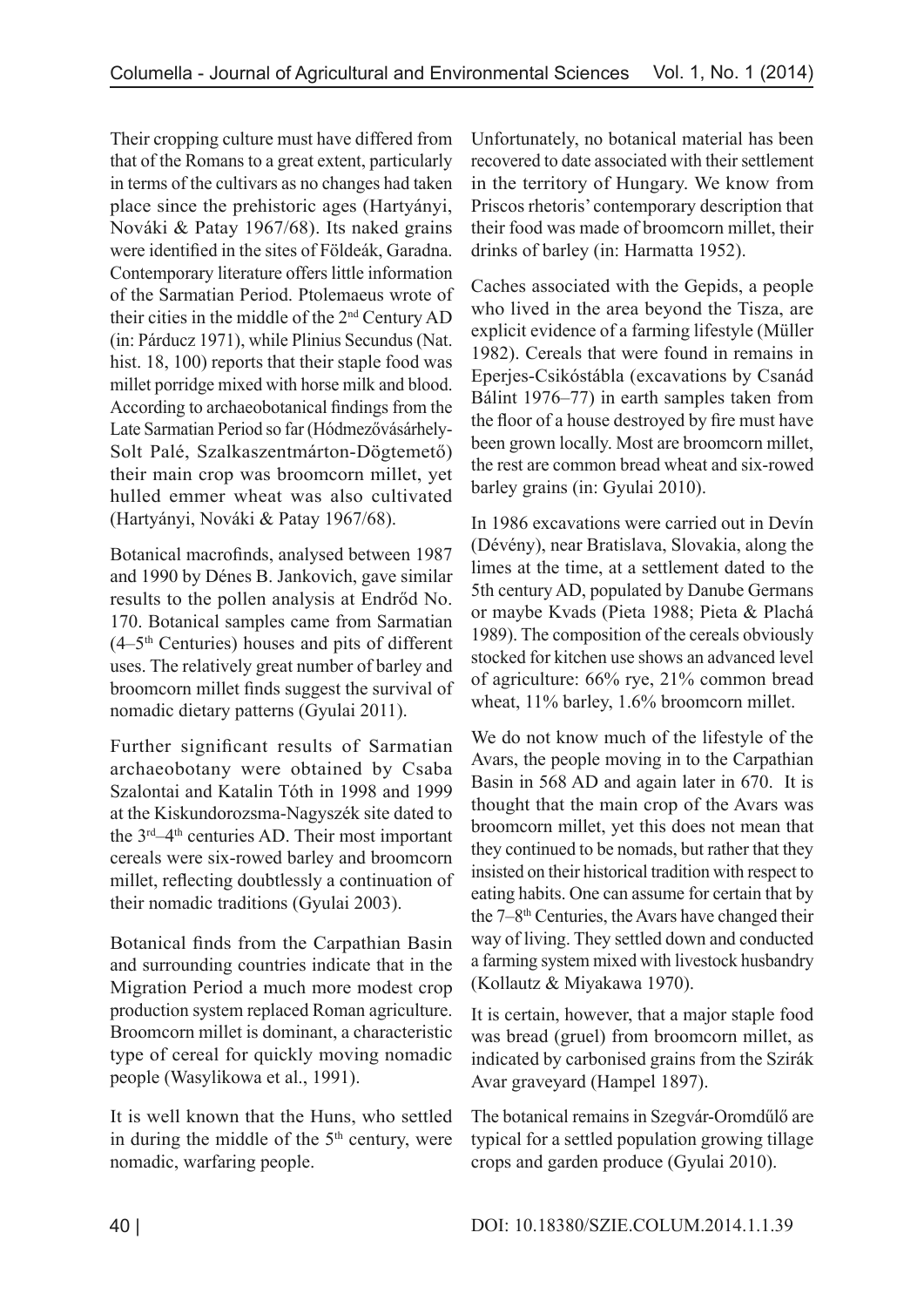One of the favourite plants of those living here was doubtlessly broomcorn millet. Both their food and drink were made of it. During the flotation of a sample coming from grave ceramics, two pieces of husked broomcorn millet grain was also observed, burnt together with – or rather burnt into – food scraps. They lacked the germ portions that are usually broken away when husked.

One of the most important botanical findings in Hungarian archaeobotanical research was uncovered from the late Migration Period Fonyód-Bélatelep site, the excavation of Béla Horváth in 1964 (Gyulai, Hertelendi & Szabó 1992). Based on 14C tests, the age of the settlement, made up of lake dwellings, can be dated from the second half of the 7<sup>th</sup> century to the end of the 9<sup>th</sup> Century. The main crops of the inhabitants were barley, common bread wheat, club wheat, broomcorn millet, rye and common oat (Fig. 2).

*Figure 2*. Broomcorn millet naked (husked) grains with and without the germ disk from Fonyód-Bélatelep Late Migration Period lake dwelling. Photograph by the author.



Decades of excavations, led by Ágnes Ritoók and Miklós Béla Szőke, of a parking lot exposing the 9th Century site of Zalavár-Vársziget, initiated collection and flotation of soil samples for botanical remains in 1994 (Gyulai 1998). According to historical data, the Carolingian court centre was populated by common people of mixed ethnic composition. Most seeds and fruit remains come from the fill of a  $m$ , well", which was probably a planked storage pit. The botanical material is dominated by cultivated plants and their weeds.

The most important crops were broomcorn millet, six-rowed barley and common bread wheat. Only a very few seed finds are available from the conquest age which relates to crop production (Hartyányi, Nováki & Patay 1967/68). An exception is a conqueror belonging to the elite, whose grave was located within the current country boundaries in Zemplén, which contained broomcorn millet grains. Consequently the most important food was gruel (Rapaics 1934; Gaál 1978).

The main Hungarian botanical find from the age of the conquest (beginning of the  $10<sup>th</sup>$ Century) comes from Lébény-Billedomb, the 1993 excavation of Miklós Takács (Gyulai 1997). Hulled wheat types, typical in prehistoric ages, were not grown at all, only the more advanced naked grain common wheat are found. An important gruel plant was broomcorn millet, as unearthed carbonised broomcorn millet gruel pieces show.

Similar remains were found from the Early Árpádian Period site of Gyomaendrőd (excavation by Dénes B. Jankovich 1987–90) and from the Árpádian Period site found at the exploration of the M0 motorway in Rákospalota-Újmajor (excavation by Zoltán Bencze 1995–96). These gruel-like foods prepared from broomcorn millet imply the survival of nomadic eating habits (in: Gyulai 2010).

When exploring Edelény-Földvár in 1992– 2001, Mária Wolf found clay pots placed on their sides near the oven of a burnt house from the  $10<sup>th</sup>$  Century. One remain consisted of many carbonised fragments with no contamination as it was homogenous. Embedded in fine groats, husked millet grains were also observed (Gyulai 2014).

Relatively more evidence has been recovered from the period  $(10<sup>th</sup>-11<sup>th</sup>$  Centuries) after the conquest (Hartyányi, Nováki & Patay 1967/68). In the early period, broomcorn millet continued as the primary grain crop. In Kardoskút, during excavation of a 10<sup>th</sup>–13<sup>th</sup> Century village, cereal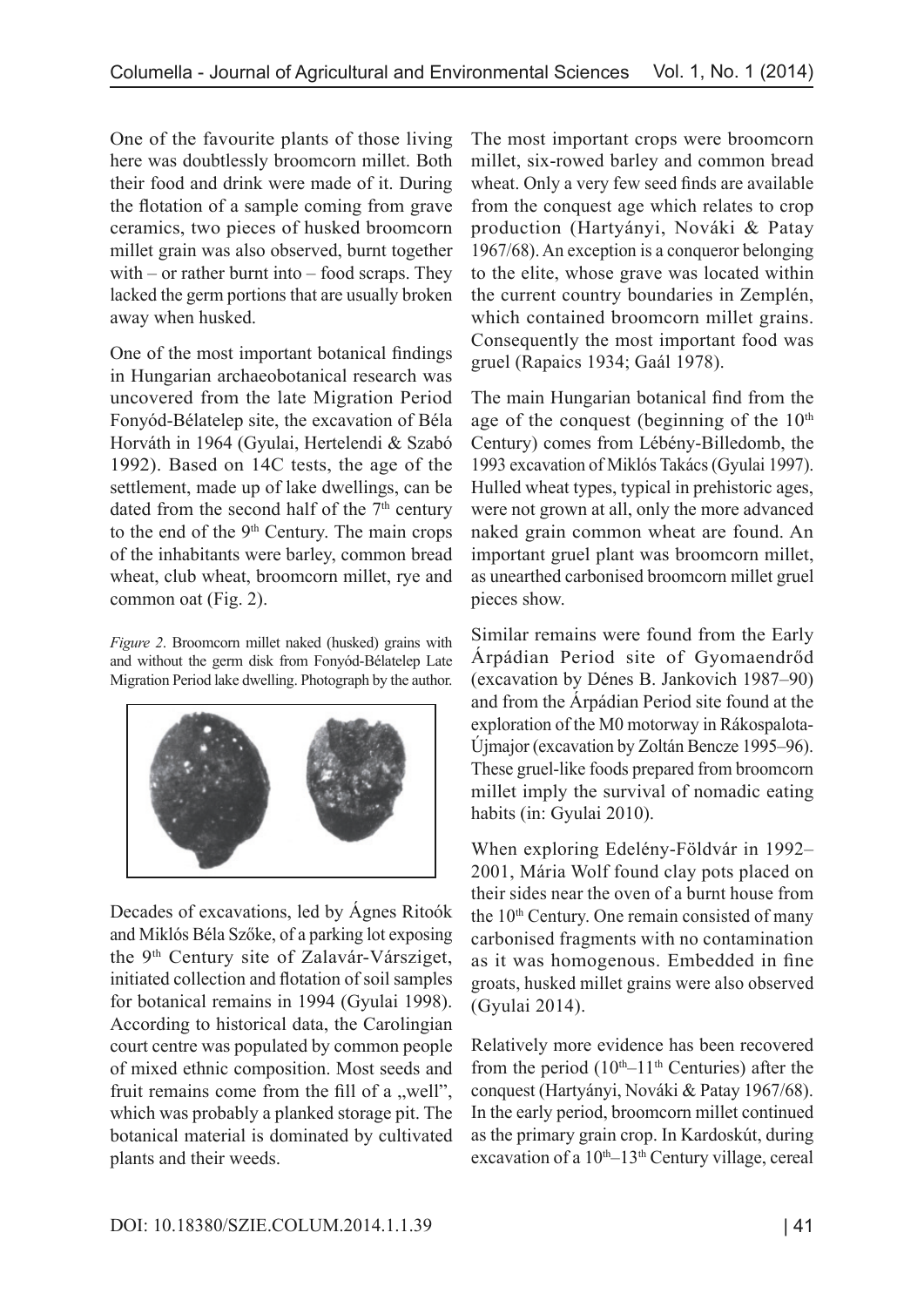grains were found among burnt straw under an oven. Numerically, the most important grain was broomcorn millet followed by bread wheat and rye. In Tiszaörvény, during excavation of an 11th–13th Century village, broomcorn millet awn remains were observed, apparently stored in considerable amounts in a corner of a house.

Dominance of broomcorn millet remains supports the contention that, in the Great Plain after the conquest, nomadic lifestyle and nomadic pasture rotating large livestock husbandry continued to a significant degree. Broomcorn millet, to be grown more easily and ripening more quickly when compared to wheat, was the typical crop of nomadic and semi-nomadic husbandry.

In contrast to this, in Transdanubia along the river Danube and northern Hungary examining finds from the  $10<sup>th</sup>-11<sup>th</sup>$  Centuries, common bread wheat, a crop assuming much more advanced production skills than broomcorn millet, appears, although only sporadically.

The same can be said about the remains coming from the northern part of the country: more valuable kinds of crops were grown here as well (Hartyányi, Nováki & Patay 1967/68). Adjacent to the Roman church at Esztergom-Kovácsi, 11th century graves provided botanical materials characterised by common bread wheat and rye, both having longer growing seasons.

When one compares the earliest finds of the period after the conquest, the conclusion is that broomcorn millet played an important role mainly in the Great Plain, while common bread wheat and rye did the same in Transdanubia. The finds from the Plain support the notion of limited nomadic patterns in the period after the conquest. The finds from Transdanubia and from the northern part of the country suggest a sedentary lifestyle and a more advanced level of agriculture.

The Danube River, which is a historical as well as floristic boundary, also divided the country into two major areas of different crop production: the Great Plain, producing more archaic plants (see production of emmer below) and Transdanubia,

a more advanced region integrating the traditions of Roman agriculture.

Grain finds from later excavations in the  $12<sup>th</sup>-13<sup>th</sup>$ Centuries in the Plain start to show similarities with those found in Transdanubia both in terms of species composition and their relative importance (Hartyányi & Nováki 1973/74). Apparently, the population in the Great Plain became settled only a century later, by the  $12<sup>th</sup>-13<sup>th</sup>$  Centuries. The alteration of sowing seeds, representing a quality change in crop production, was completed by this time. Growing high nutrient common bread wheat and rye became customary. The significance of broomcorn millet declined but it was retained in production up to the Modern Period as an aftercrop providing gruel dishes.

In 1996 at the Rákospalota-Újmajor site, most probably another segment of Sikátor village, was excavated by Anna Gyuricza. This time, a well, dated to the  $13<sup>th</sup>-14<sup>th</sup>$  Centuries, rich in plant residues was also identified. Expansion means, when compared to the Early Árpádian Period, club wheat and common oat. The number of club wheat grains, like that of broomcorn millet grains, is low, both of them being typical for the Middle Ages in Hungary (Gyulai 2010).

The objects explored in Solt Tételhegy in 1999 contained three culture layers (Late Bronze Age, Árpád-Age and Late Medieval). In the Bronze Age objects only one broomcorn grain was found. Much more, near by 400 pieces were available in the Árpád-Age objects (pits, fireplaces and houses). In the Late Medieval  $(15<sup>th</sup> Century)$ ashy layer not only dozen broomcorn millet grains were found but also charcoal cerealgruel (Gyulai in press).

Compared to other sites, the culture layer explored in the cellar under Hunyadi Street 22 in Budapest, first district in 1973, is unusually rich in cultivated plant remains. Here, a series of locally grown and gathered plants were obtained from a pot dated to the 13th century, but a number of broomcorn millet remains and several weed species were also encountered. Seeds were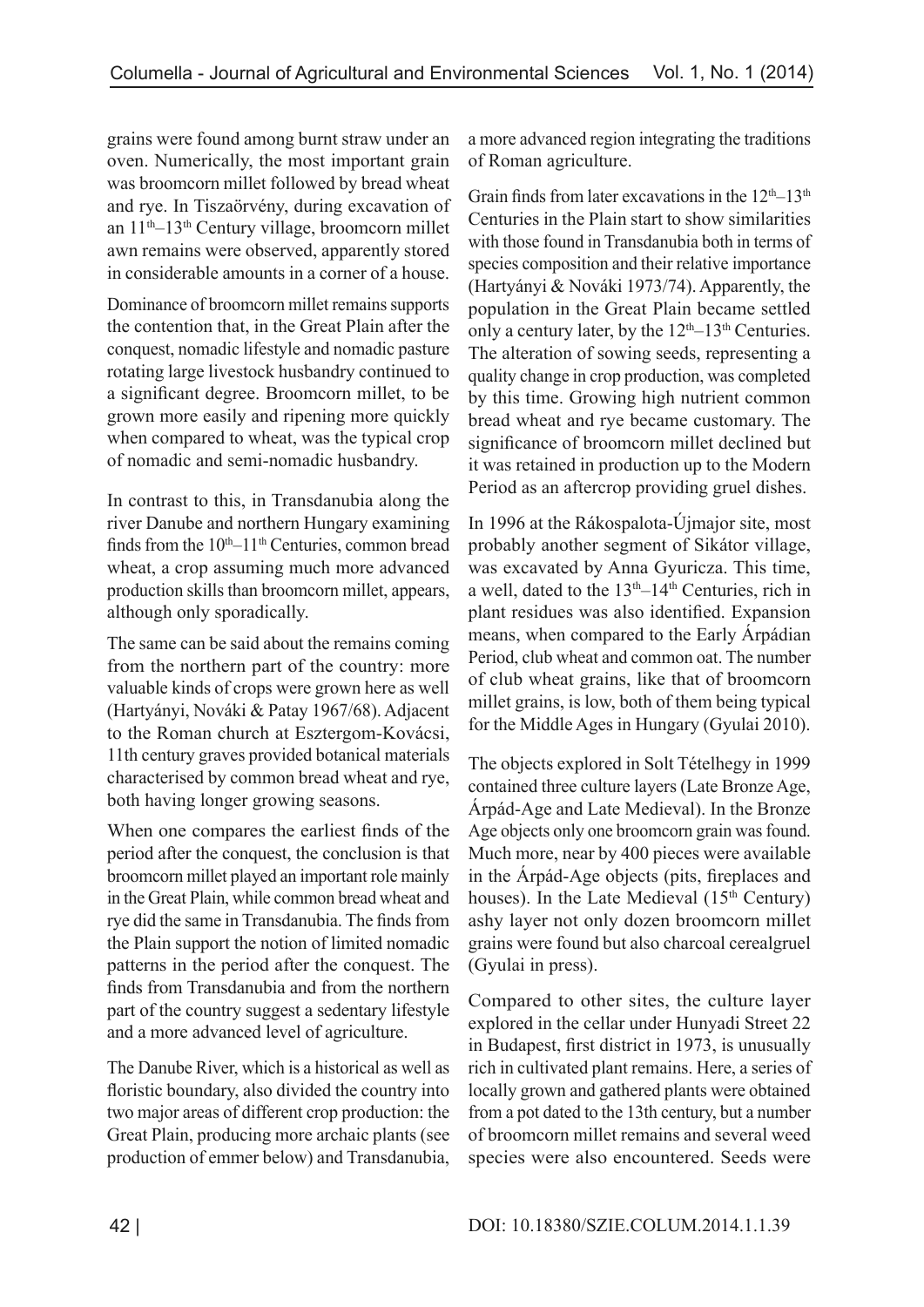identified by István Skoflek and Mrs. Hortobágyi (in: Hartyányi & Nováki 1973/74).

Written sources (Diploma-Archives from the Sigismund-period) mention wheat six times, broomcorn millet three times, oat and hemp once between 1387–1399. Likewise, between 1400-1410 references occur to millet three times (in: Gaál 1978).

Important evidence for a uniform medieval crop production culture is seen in the late medieval botanical material of Muhi (in: Gyulai 2010). Although the samples collected and locally floated in 1995 at the Muhi medieval excavation site led by József Laszlovszky and Tamás Pusztai are still not completely processed, the cereals identified so far (common bread wheat, club wheat, rye, six-rowed barley, broomcorn millet) confirm the level of farming typical for the age.

Led by András Horváth Pálóczi, archaeologist at the Agricultural Museum, several wells were explored at the late medieval Cuman settlement in 1984–87 at Lászlófalva-Szentkirály. It is not known whether six-rowed barley, a grain crop that occurred most frequently in the finds, was grown as fodder or was intended for human consumption. However, broomcorn millet, common bread wheat and rye necessarily must have served for human consumption (in: Gyulai 2010).

Half of the archaeobotanical material found at Dunaföldvár-Öregtorony site (ruins of a 17th century house) consist of rye, somewhat less of common wheat and even less of broomcorn millet (Hartyányi & Patay 1970) (Fig. 3). A favourite gruel plant was broomcorn millet in the Hungarian Middle Ages.

It can be found at almost all medieval sites: for instance, in the destruction layer of a  $15<sup>th</sup>-16<sup>th</sup>$ Century housing estate in Nagyvázsony-Csepely (in a 40 cm3 mass of mostly hulled aggregate) and in the 17th Century dwelling- house at Székesfehérvár-Palotai Street 5 (Hartyányi, Nováki & Patay 1967/68).In the course of the exploration and reconstruction of Buda castle over the past fifty years, archaeologists found

*Figure 3.* Broomcorn millet naked grains from Dunaföldvár-Öregtorony, beginning of the 17th century. Inventory of the Hungarian Agricultural Museum, Budapest.



a number of wells. The first archaeobotanical examinations were made at the well of Dísz Square No. 10, led by Imre Holl. Seeds from the well, dated to the 14th century, were identified by Zoltán Zsák (in: Holl 1966). In 1955 Győző Gerő explored a 13th–14th century well at Úri Street 40. (Hartyányi, Nováki & Patay 1967–68). In 1966, at Dísz Square No. 8., yet another well with seeds was found, dated by Katalin I. Melis to the 13th–14th Centuries based on associated ceramics (Hartyányi & Nováki 1973/74). Compared to other contemporary sites, an unusually large quantity of garden produce remains were identified in a medieval well filling explored in a cellar of Hunyadi Street 22 in 1971. A wide variety of produced and gathered plants were unearthed from a pot dated to the 13th century surrounded by a burnt layer. Broomcorn millet and a number of weeds also occurred (Seeds were identified by István Skoflek and Mrs. Hortobágyi (Skoflek & Hortobágyi 1973).

Carpological remains (seeds and fruits) from the two Buda castle  $14<sup>th</sup>-15<sup>th</sup>$  Century wells are all direct botanical finds. Water created anaerobic conditions that in turn prevented microbes from decomposing the diaspores. Although no broomcorn millet grains were found, husking refuse in forms of one thousand husks occurred in a non-carbonised form. The endospore fell out of the grains. This is evidence of cleaning as the eye often breaks out during threshing.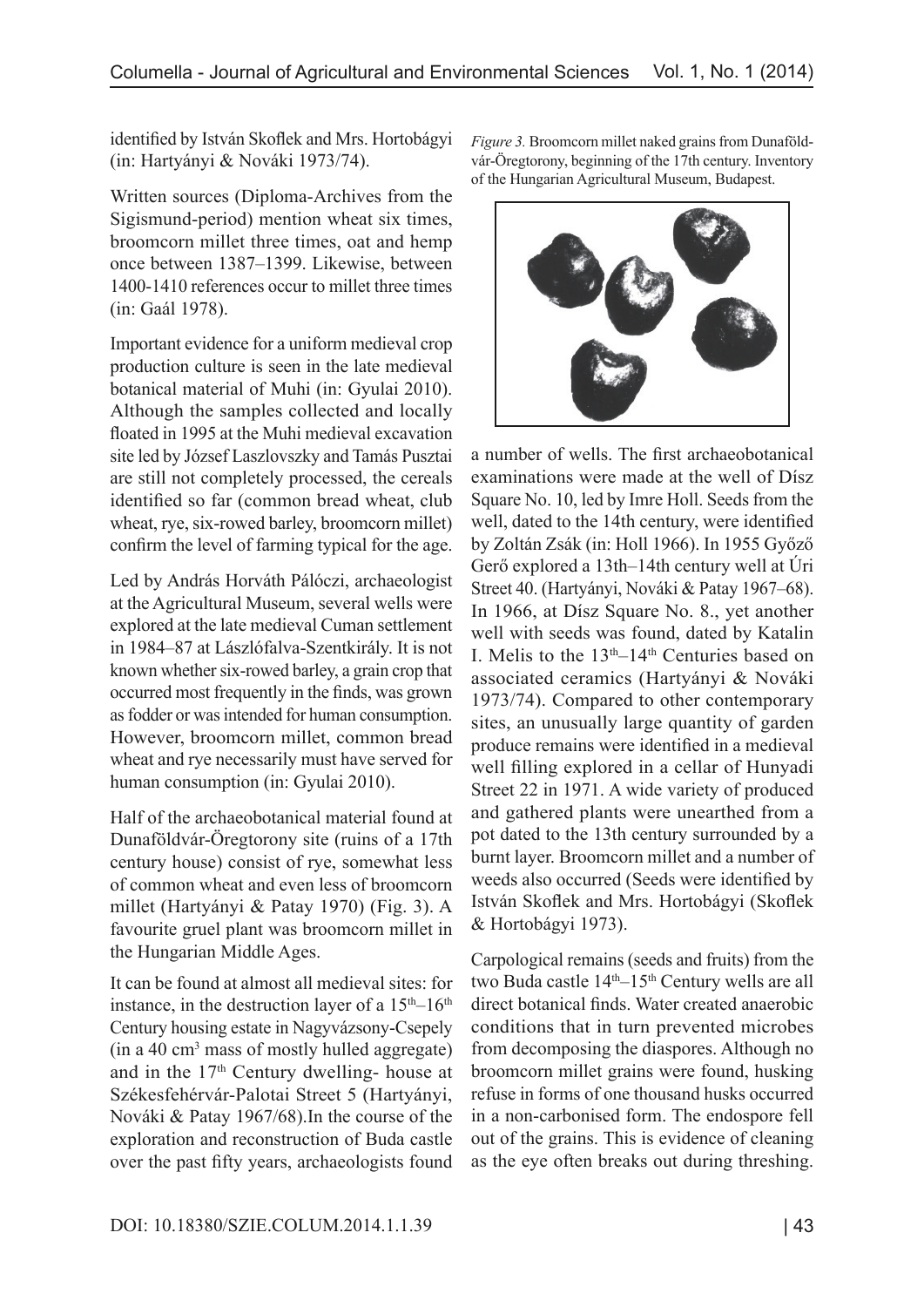Glumellae coming from the cleaning procedure did not carbonise (Gyulai 2010). In Vác, Piac utca 14th-15th Century settlement (excavation by Orsolya Mészáros 2008–2009) were also some broomcorn millet grains found but in special way by iron salts conserved forms (Kenéz, Pető & Grynaeus in print).

Devastation layers from the Turkish Period are relatively well researched from a botanical point of view. Between 1969 and1974 Imre Holl and Nándor Parádi led the excavation of a village razed during the Turkish era in the 16th century in Sümeg-Sarvaly. Botanical finds from six houses devastated and burned during the Turkish Period and adjacent debris were processed by István Skoflek (1984–85) and Borbála Hartyányi (in: Nováki 1984/85). Beside grains and seeds of carbonised common bread wheat, rye, broomcorn millet and weeds, fruit remains were also encountered.

In Színház Street, which is situated in an area where the Buda castle existed in the Turkish Period (excavation by István Feld 1995) and in Óbuda, Medve street (excavation by András Végh 1995) common bread wheat and six-rowed barley grains were also found, but the numbers indicated that they must have not been very significant. Much more important were broomcorn millet and common oat (in: Gyulai 2010).

Cereals (common bread wheat, rye, broomcorn millet) mentioned in the tithe census were found without exception in the houses of Nagyvázsony-Csepely dated to the  $15<sup>th</sup>-17<sup>th</sup>$  Centuries (Júlia Kovalovszky 1957–58 in: Hartyányi, Nováki & Patay 1967/68) (Figs. 4, 5).

In 1998 near Baj Öregkovács-hegy in the forest, excavated by Sándor Petényi, were also dated to the Middle Ages. Two pot fragments contained unusually large millet grains, incremented due to burning into the wall of the pot. Burnt grains were stuck together in smaller or larger clumps, obviously solidified in this way during cooking (Gyulai 2010). The millet gruel found here characterised Hungarian food culture in the *Figure 4.* Broomcorn millet naked grains from Nagyvázsony-Csepely (15th–16th centuries). Inventory of the Hungarian Agricultural Museum, Budapest.



*Figure 5.* Broomcorn millet naked grains and gruel fragments from Nagyvázsony-Csepely (15th–16th centuries). Inventory of the Hungarian Agricultural Museum, Budapest.



Middle Ages. Millet gruel used to be a traditional staple food for Hungarians, which can be traced back to the times before the conquest. It is known from a number of sources that in the life of Hungarians, just as in the case of any other European people, the consumption of gruel made of husked millet played a decisive role.

Millet gruel was a common dish, irrespective of social rank and privileges, and it continued to be so up to the  $18<sup>th</sup>-19<sup>th</sup>$  Centuries until the spread of maize "Turkish wheat" coming from the New World provided a new gruel plant.

# **Modern examinations of ancient millet grains**

The current technology of plant biotechnology and genetics makes it possible to regenerate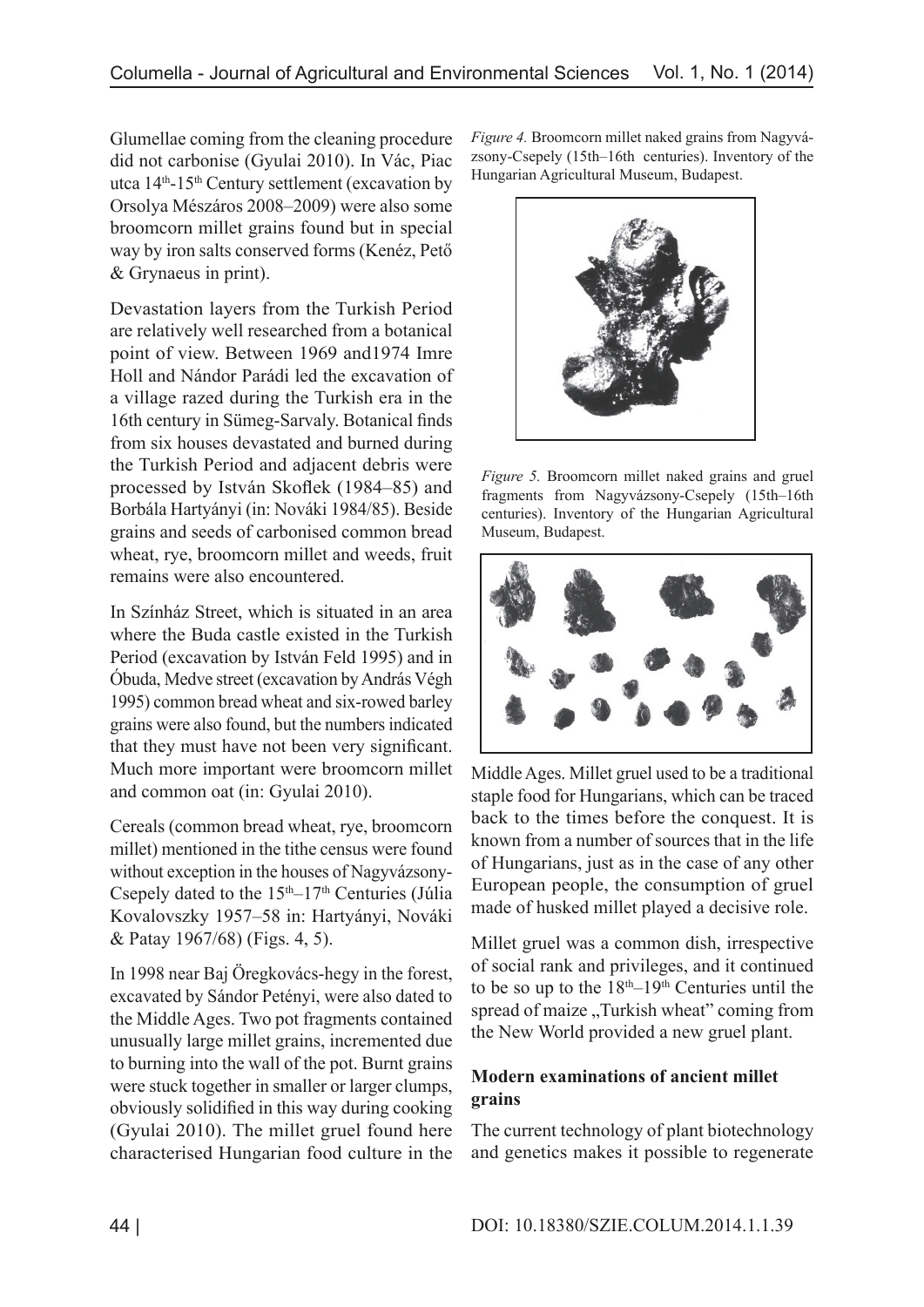plant individuals from only one cell (Dudits & Heszky 2000). If only one cell of the seed tested remained intact and untouched over the centuries, plant regeneration is technically possible (Gyulai et al., 2001). Plants can be developed from cells of surviving callus, provided the DNA content of the nucleus is not impaired. For this purpose broomcorn millet was taken first from the well dated to the beginning of the  $15<sup>th</sup>$ Century, found under the building of the former Military Headquarters, Teleki Palace in Buda Castle, (excavation by Zoltán Bencze, Dóra B. Nyékhelyi, András Végh 1998–99), as well as from the well dated also to the beginning of the 15th century in Budapest I., Kapucinusok Street (excavation by András Végh 2000). The seeds were incubated using the same procedure as with recent plants, on culture medium supplemented with growth promoting hormones.

Germinating tissues were found only in broomcorn millet, muskmelon, cantaloupe and watermelon cells, unfortunately however the "resurrected" cells were soon killed by endogen infections (mycoplasms, phytoplasms).

DNA was isolated based on the methods developed by Gyulai et al. (2000) for molecular genetic studies only from material suitable for the extraction of the genetic material (broomcorn millet). Comparative genetic assessment of the material was tested using the PCR method (Williams et al., 1990). The genetic tests carried out confirmed that medieval broomcorn millet theoretically might contain intact surviving cells. Even though the plant regeneration experiment was not successful this time, the plants still contained a large amount of extractable DNA. The PCR method confirmed that the DNA extracted is of plant origin and does not come from the decomposing bacteria and fungi. PCR reactions verified easy to reproduce DNA, suitable for genome analysis and cultivar comparison. It seems to be an important result that DNA extracted from the nearly 700 year old seeds has a pattern different from those in the current broomcorn millet varieties. Genetic material of broomcorn millet recovered from the 15th Century well in the yard of the Buda castle Teleki palace (Gyulai et al., 2004). Further molecular genetic analyses might reveal the genetic relationships between today's and 15th century broomcorn millet, their heritage and genealogy as well as the origin of today's varieties (Lagler et al., 2006). Results in the longer run could be used for genetic improvement aiming at resistance.

### **References**

Dudits, D. & Heszky, L. (2000): Növénybiotechnológia. Agroinform, Budapest.

- Gaál, L. (1978): A Magyar növénytermesztés múltja. Akadémiai Kiadó, Budapest, 637 p.
- Gyulai, F. (1997):A honfoglaló magyarság ételeinek régészeti-növénytani forrásai. "Nyereg alatt puhítjuk...? Vendéglátási és ételkészítési szokások a honfoglaló magyaroknál és a rokon kultúrájú lovas népeknél." Kereskedelmi, Vendéglátó és Idegenforgalmi Főiskola Tudományos Közlemények II. Ómagyar kultúra 10: 113–134.
- Gyulai, F. (1998): A Kis-Balaton térségének archaeobotanikai kutatási eredményei. A Kis-Balaton térségének magasabbrendű növényzetével kapcsolatos kutatási eredmények. Magyar Hidrológia Társaság és a NYUVIZIG konferenciája, Keszthely, 1998. március 24., 17-24.
- Gyulai, F. (2003): Kiskundorozsma-Nagyszék szarmata kori település növénymaradványai. In: Szalontai Cs.: Úton útfélen. Múzeumi kutatások az M5 autópálya nyomvonalában. Móra Ferenc Múzeum, Szeged, 141-148.
- Gyulai, F. (2010): Archaeobotany in Hungary. Seed, Fruit, Food and Beverages Remains in the Carpathian Basin: an Archaeobotanical Investigation of Plant Cultivation and Ecology from the Neolithic until the Late Middle Ages. Archaeolingua, Budapest, 479 p.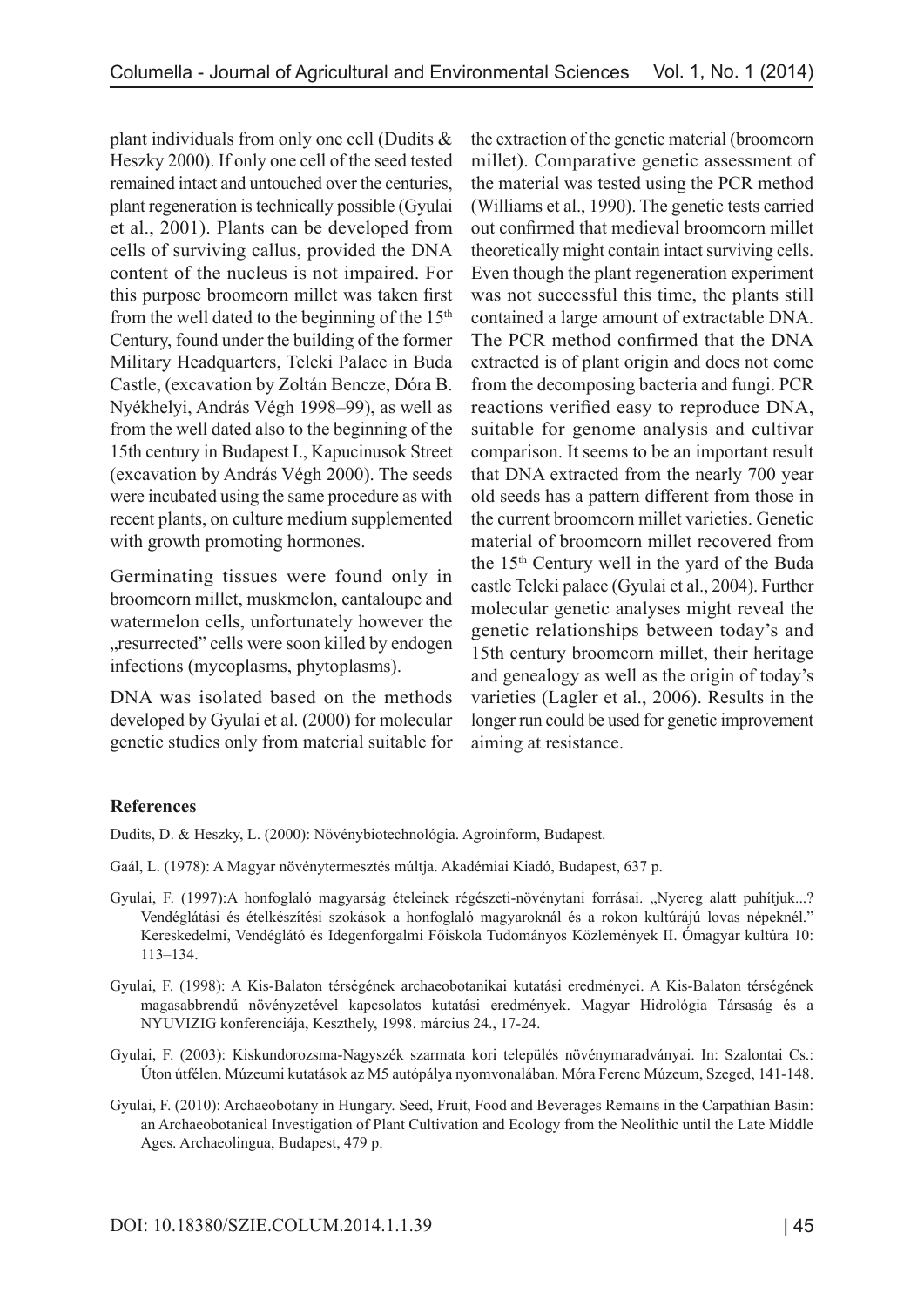- Gyulai, F. (2011): The archaeobotanical study of plant remains from the Sarmatian Period and the Árpád Period recovered at the site of END0170. In: Vaday, H. A., Jankovich, B. D. Kovács, L.: Archaeological Investigations in County Békés 1986–1992. Budapest, 360 p. Varia Archaeologica Hungarica 25: 359-404.
- Gyulai, F. (2014): Újabb eredmények a honfoglaló magyarság étkezési kultúrájának feltárásában: Edelény-Borsodi földvár ételmaradványainak vizsgálata. In: Révész, l. & Wolf, M.: (eds.): A honfoglalás kor kutatásának legújabb eredményei. Tanulmányok Kovács L. 70. Születésnapjára. Monográfiák a Szegedi Tudományegyetem Régészeti Tanszékéról 3. Szeged, 2013, 885 p., 715-734.
- Gyulai, F. (in print): Solt-Tételhegy régészeti lelőhely archaeobotanikai kutatása. In: Szentpéteri, J. (ed.): Solt-Tételhegy. Archaeologia Cumani.
- Gyulai, F. & Kenéz, Á. (2009): Mediterrane Landwirtschaft in Pannonien? Makrobotanische Forschung in Keszthely-Fenékpuszta. In: Heinrich-Tamaska, O. & Straub, P. (eds.): Keszthely-Fenékpuszta in Spiegel der Jahrtausende (Keszthely-Fenékpuszta az évezredek tükrében). A Balatoni Múzeum időszakos kiállításának katalógusa. Yeloprint, Leipzig/Zalaegerszeg, 2009. 172 p., 31-35.
- Gyulai, F., Hertelendi, E. & Szabó, I. (1992): Plant remains from the early medieval lakeshore settlement Fonyód-Bélatelep (Lake Balaton, Hungary) with especial emphasis on the history of fruit cultivation in Pannonia. Vegetation History and Archaeobotany 1: 177-184. DOI: 10.1007/BF00191557
- Gyulai, F., Kenéz, Á. & Pető, Á. (2013): Archaeobotanical analysis of crop and food remains from the excavation in 2009 at the Late Roman fortification of Keszthely-Fenékpuszta. In: Heinrich-Tamáska, O. (ed.): Keszthely-Fenékpuszta: Katalog der Befunde und Ausgewählter Funde sowie neue Forschungsergebnisse. Castellum Pannonicum Pelsonense Vol. 3. Verlag Marie Leindorf GmbH, Budapest–Leipzig–Keszthely–Rahden/Westf., 2013. 716 p., 635-646.
- Gyulai, G., Gémesné, J. A, Sági, Zs., Heszky, L., Venczel, G. & Zatykó, L. (2000): Doubled haploid development and PCR-analysis of F1 hybrid derived pepper (Capsicum annuum L.). J. Plant. Physiol. 156: 168–174. DOI:10.1016/S0176-1617(00)80302-8
- Gyulai G., Magda A., Kiss J., Gyulai F., Holly L.& Heszky L. (2001): DNS izolálás és PCR-amplifikáció 700 éves növénymagvakból. 7. Növénynemesítési Tudományos Napok, Budapest. Összefoglalók, 89.
- Gyulai, G., Humphreys, M., Gyulai, F., Szabó, Z., Skøt, L., Heywood, S., Kiss, J., Lovatt, A., Skøt, K., Horváth, L., Abberton, M., Bittsanszky, A., Roderick, H. & Heszky, L. (2004): Ancient DNA Analysis of Broomcorn millet (Panicum miliaceum L.) from the 4th and 15th Centuries. 13th Symposium of the International Work Group for Palaeoethnobotany, Girona 16 th-22th May 2004. Programme and Abstract.
- Hampel, J. (1897): A régibb középkor (IV-X. század) emlékei Magyarhonban 2, Budapest.
- Harmatta, J. (1952): A hun birodalom felbomlása. A Magyar Tudományos Akadémia II. Oszt. Közlem. 2: 147-192.
- Hartyányi, B. & Nováki, Gy. (1973/74): Növényi mag- és termésleletek Magyarországon az újkőkortól a XVIII. sz.-ig II. Magy. Mezőg. Múz. Közlem. 1974, 23-73.
- Hartyányi, B. & Patay, Á. (1970): A dunaföldvári öregtoronynál előkerült régészeti növények vizsgálata. Szekszárdi Balogh Ádám Múz. Évk. 1970, 209-222.
- Hartyányi, B., Nováki, Gy. & Patay, Á. (1967/68): Növényi mag- és termésleletek Magyarországon az újkőkortól a XVIII. sz.-ig I.. Magy. Mezőg. Múz. Közlem. 1968, 5-85.
- Holl, I. (1966): Mittelalterliche Funde aus einem Brunnen von Buda. Studia Arch. 4: 90 p.
- Kenéz, Á., Pető, Á. & Grynaeus, A. (in print): Vác-Piac utca késő középkori régészeti lelőhely komplex archaeobotanikai értékelése. In: Mészáros, O.: Vác – Piac utcai mélygarázs: A középkori Vác német városrészének régészeti feltárása. In: Kvassay, J. (ed.): VIA Kulturális örökségvédelmi kismonográfiák. Budapest: Magyar Nemzeti Múzeum.
- Kollautz, A. & Miyakawa, H. (1970): Geschichte und Kultur eines völkerwanderungszeitlichen Nomadenvolkes. Die Jou-Jan der Mongolei und die Awaren in Mitteleuropa. I. Teil. Geschichte. II. Teil. Die Kultur. Klagenfurt. Aus Forschung und Kunst. Hrsg. v. Geschichtsverein für Kärnten, 10.